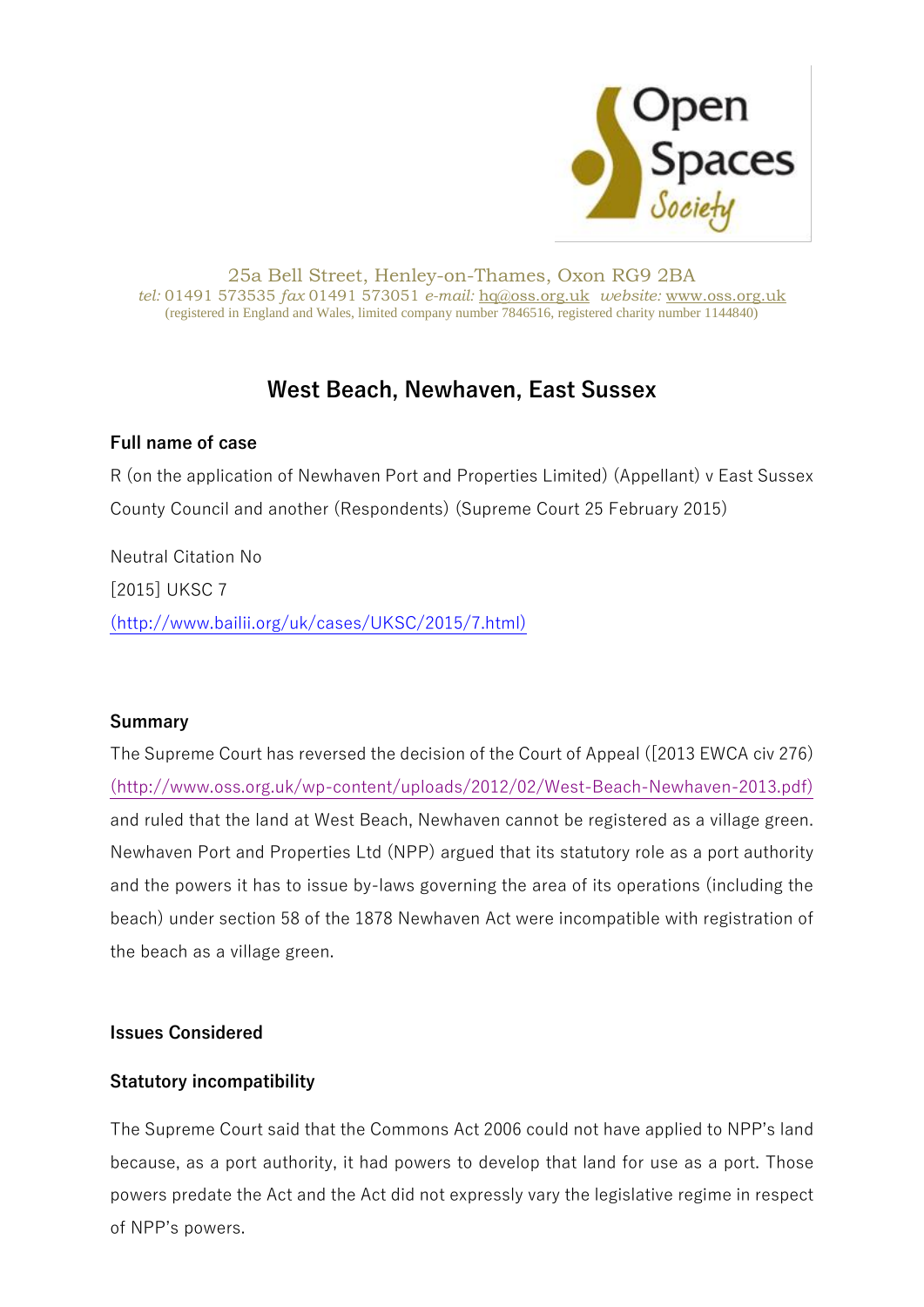The Court considered whether section 15 of the 2006 Act applied to land which had been acquired by a statutory undertaker and which is held for statutory purposes that are inconsistent with its registration as a town or village green. The question is one of statutory construction, and in general a later provision does not depart from an earlier specific one. The 2006 Act did not explicitly repeal the legislation under which the port authority operated. Registration of the beach as a town or village green would make it a criminal offence to damage the green or interrupt its use as a place for exercise and recreation. The court found that registration would clearly be incompatible with the use of the harbour as a working port.

#### **Implied licence to use the foreshore (beach)**

NPP argued that the public enjoyed an implied licence to use the foreshore and that use was not 'as of right' (ie without secrecy, force or permission). The court did not determine this issue as it considered that it was not necessary to do so for the purposes of deciding the appeal.

There are three possible reasons for the legal basis of the public's use of the foreshore for bathing.

- 1 There exists a general common law right to use the foreshore.
- 2 The owner of the foreshore is presumed to permit members of the public to use the foreshore until the owner revokes the implied permission.
- 3 No such right exists and members of the public who use the foreshore are trespassers.

The court said that it was best to proceed on the assumption that, so far as the general law is concerned, the public used the beach for bathing 'as of right' not 'by right'.

#### **Implied licence from by-laws**

Under section 58 of the 1978 Newhaven Act the Southern Railway Company regulated the docks and passed by-laws, banning games and pastimes that might 'obstruct or impede the use of the harbour'. There was no evidence of any signs publicising these by-laws. The court considered whether a conditional ban on an activity in fact sanctions that activity, and whether the mere existence of the by-law amounted to its having been published to the general public. The court answered yes to both considerations and found that the bylaws restricted where people could go but by implication gave permission to go into other areas. The existence of by-laws was interpreted as permission having been given for use of the land and so no prescriptive rights could be established. The court concluded that it